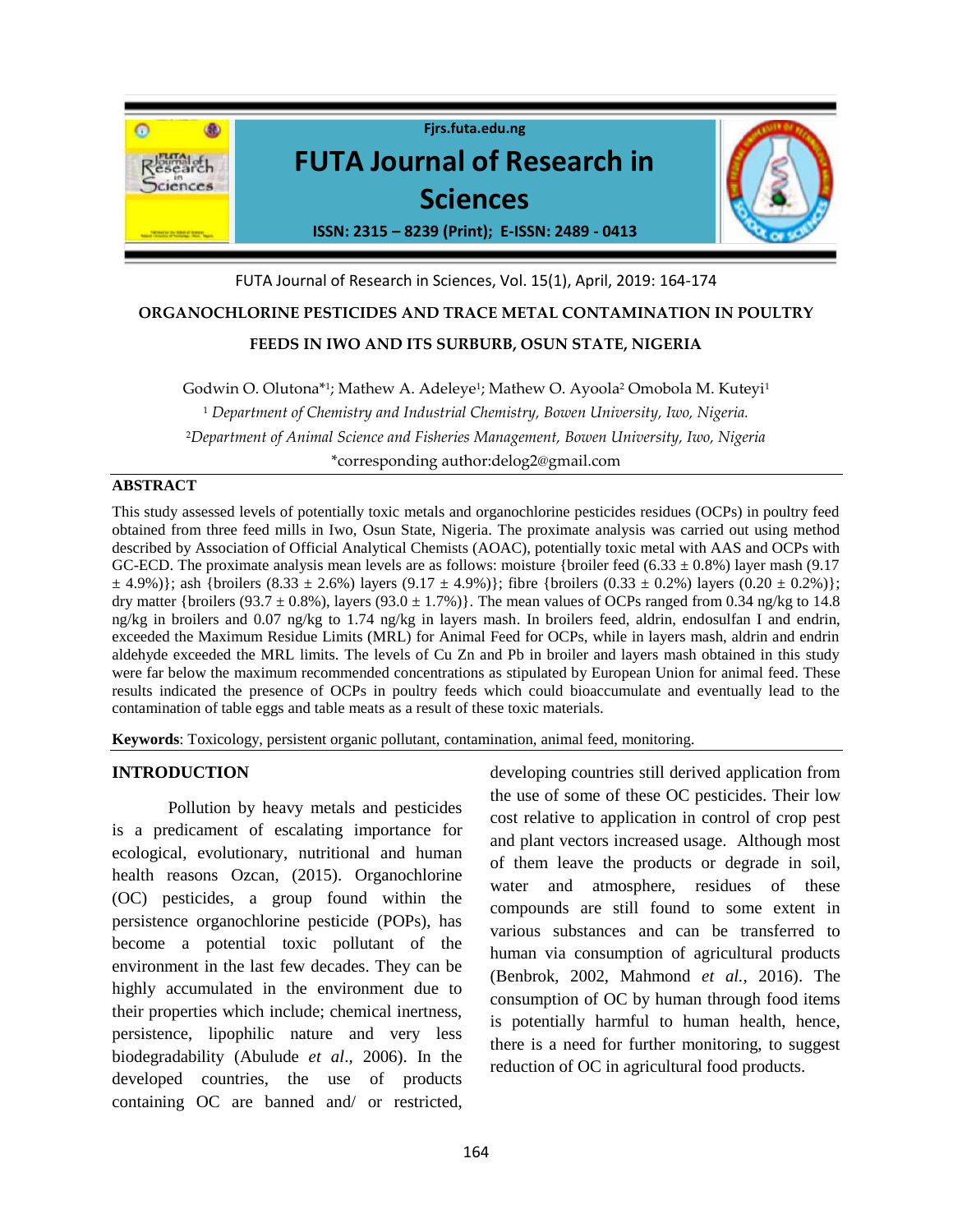The consumption of food products from animal origin and environmental exposure remain the main sources of OCPs in human diets (Ozcan, 2015; Benbrrok, 2002). Researches confirmed that humans suffered from toxic accumulation of OCPs mostly via diet as compared to inhalation and dermal exposure (Mahmond *et al*., 2016). Their bioaccumulation and biomagnification abilities when found in living tissues are responsible in part to their high toxicity (Mahmond *et al*., 2016; Lehotay *et al.*, 2005). Therefore, efficient monitoring, identification and extraction of OCPs in food of animal origin (i.e meat, milk, egg and other dairy products) is an important safety mechanism for human nutrition. Organochlorine pesticides entered into the animal food chain through contaminated feed and/or water ingested by animals (Lehotay *et al*., 2005). Application of pesticides in livestock area through treatment of building, equipment /tools, and other forms of disinfection and/ or quarantine is another pathway for the OCPs contamination in animal food (Abulude *et al*., 2006). According to (Salar-Amoli and Ali-Esfahardl, 2015), OCPs are carcinogenic in humans and animals. Immunology studies confirmed toxicity of selected OCPs and their metabolites in human foetus and neonatal via invitro (IARC, 1987) and invivo (Bulrha *et al*., 2013).

Poultry farming is one of the most important aspects of agriculture, contributing immensely to meet animal protein demand of increasing global population through egg, dairy products and meat production. The main means by which pesticides entered into animal body is through feed and fodder (Lavoie and Grasman, 2007). The pesticides accumulate in animal body tissues and in their associated products such as egg, milk and meat. According to (Suleiman *et al*., 2015; Aycicek *et al*., 2008), most of the organised OC pesticide residue-monitoring programmes are centred on food crops, vegetables and fruits with very few reports on status in feed and fodder consumed by livestock animals. Feed constituted 70% of the total cost of production in poultry farming (Oluyemi and Roberts, 2000). The composition and quality of feedstuffs used in feed manufacturing is an important part in the food chain and has implication on the associated poultry products consumed by man. Therefore, determination of trace metals and OCPs residue in animals (poultry) feed is highly essential.

The occurrence of trace metals in poultry meat can be from natural occurrence in the soil. Poultry birds may be fed with feeds compounded with contaminated plant origin. The use of contaminated fish powder as a protein source in feed manufacturing, or from the remnants of vehicle exhausts, which are hit by air to the source of fodder and water to drink used in poultry (Bernhoft *et al*., 2000; Bukar and Saeed, 2015). Chicken meat constitute an important part of the Nigerian diet and the content of toxic metal such as manganese, zinc, copper, Lead, cadmium and arsenic influences the quality of the final products.

In this study, Iwo and its environ is chosen, being an agrarian community, where many subsistent and large scale farming as well as large scale poultry farming is taking place. The use of herbicides and pesticides to control weed and preserve agricultural products is prevalent among the farmers. This study aimed at assessing the concentration of trace metals and organochlorine pesticides residue in poultry feed. The outcome of this study will be an eye opener to the people to understand the environmental position of poultry and poultry feed and respectively standardize effectual counter measure to control their pollution.

#### **MATERIALS AND METHODS**

### **Sampling**

The Poultry feeds (broiler and layers mash) were collected from three Feed mills in Oluponna and Iwo, Osun state, Nigeria, namely: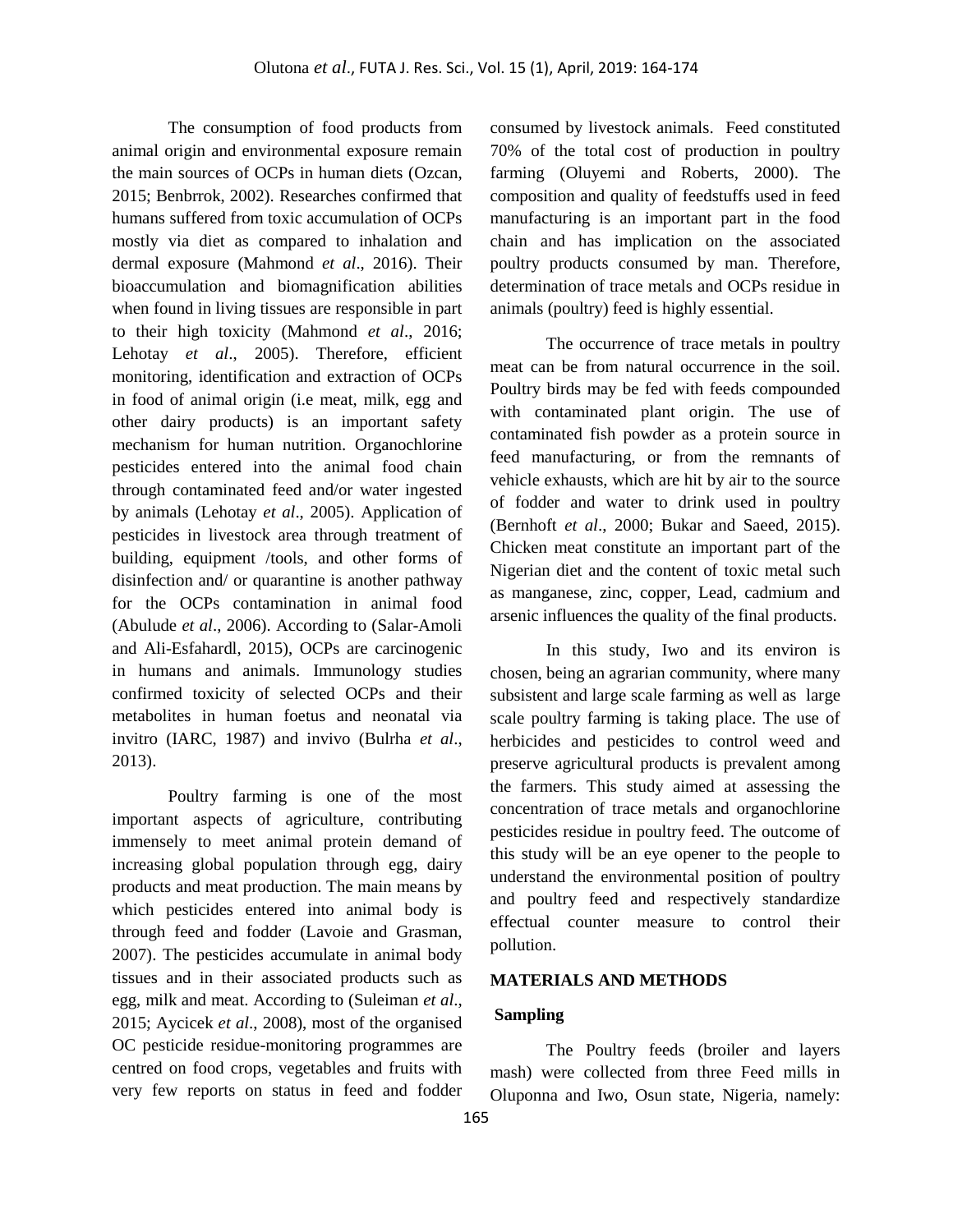Wale Farm is situated in Oluponna, a major town in Ayedire Local Government of Osun State while Joju Farm and Royal D are situated in Iwo, a semiurban city in Osun State. These two towns are predominantly farmer and perhaps, teaching and other civil service.

#### **Reagents and Chemicals**

The entire reagents used are: Dichloromethane (GFS Chemicals, Inc.867 Mckinley Avenue, Columbus, OH 43223) and nhexane (GFS Chemicals, Inc.867 Mckinley) Avenue, Columbus, OH 43223) , Acetone, Silica (MerkKGaA, 64271 Darmstadt, Germany) and Sodium Sulphate (VMR International Ltd, Poole, England) Nitric acid-  $HNO<sub>3</sub>$  (BDH laboratory Supplies Poole, 1TD England), Tetraoxosulphate (IV) acid-H2SO<sup>4</sup> (BDH Chemicals Ltd Poole, England), Sodium Hydroxide -NaOH, Methanol(GuangdondGuanghuaSci-Tech Co. Ltd, Shantou, Guangdong, China) Hydrogen Fluoride - HF and Perchloric acid (Kermel).

#### **Proximate Analysis**

The experimental samples were subjected to some proximate analysis which includes: moisture, ash, and crude fibre. In carrying out the analysis practically, methods used vary according to the food material being studied and also in details of evaluation, basically in accordance with standard methods described by the Association of Official Analytical Chemist (AOAC, 2005).

#### **Ash Content**

Ash content of the samples were determined by subjecting the sample with known weight (2 g) to ignition in a muffle furnace for 4 h at  $300^{\circ}$ C for 45 min to pre-ash the sample and at  $550^{\circ}$ C for 3 h 15 min to complete ashing, until a light grey ash was obtained, after which the samples was cooled in a desiccator and weighed. The percentage ash was calculated from the formula:

$$
Ash Content (%) = \frac{Weight \ of \ ask}{Original \ weight \ of \ sample} \times 100 \tag{1}
$$

The percentage dry matter content  $= 100 - %$  Ash content.

### **Moisture Content**

Moisture content of the samples was according to the standards of AOAC (2005). A known weight of the feed sample is subjected to drying in an oven at  $105^{\circ}$ C for 2 h. The loss in weight is reported as moisture content. This is calculated thus:

Moisture Content (%) = 
$$
\frac{Diff\text{erence in weight}}{\text{original weight of sample}} \times 100 \quad (2)
$$

The percentage dry matter content  $= 100 - %$ Moisture content.

#### **Crude Fibre**

The percentage crude fibre was determined as loss of ignition of dried lipid-free residue after digestion with  $1.25 \%$  H<sub>2</sub>SO<sub>4</sub> and 1.25% NaOH. 10 ml of acetone was added to dissolve any organic matter. The percentage fibre was obtained with the formula:

%Crude Fibre=
$$
\frac{Weight\ of\ residue - Weight\ of\ ash}{Original\ weight\ of\ sample} \times 100\ (3)
$$

#### **Trace Metal Analysis**

One g of each sample was digested using 5 ml of nitric acid and 1ml of perchloric acid. The digested samples were later filtered and the digested solutions were made up to mark with distilled water into 25 ml standard flask. The digested solution was then analyzed by PG 990 Atomic Absorption Spectrophotometer available at Central Laboratory, Bowen University.

#### **Extraction Procedure for OCPs**.

**T**he poultry feed samples were extracted using soxhlet extraction method (USEPA method 3540). A dried, sieved feed sample (20 g) was weighed into extraction thimble and placed in a soxhlet extractor. Extraction was done for 10 h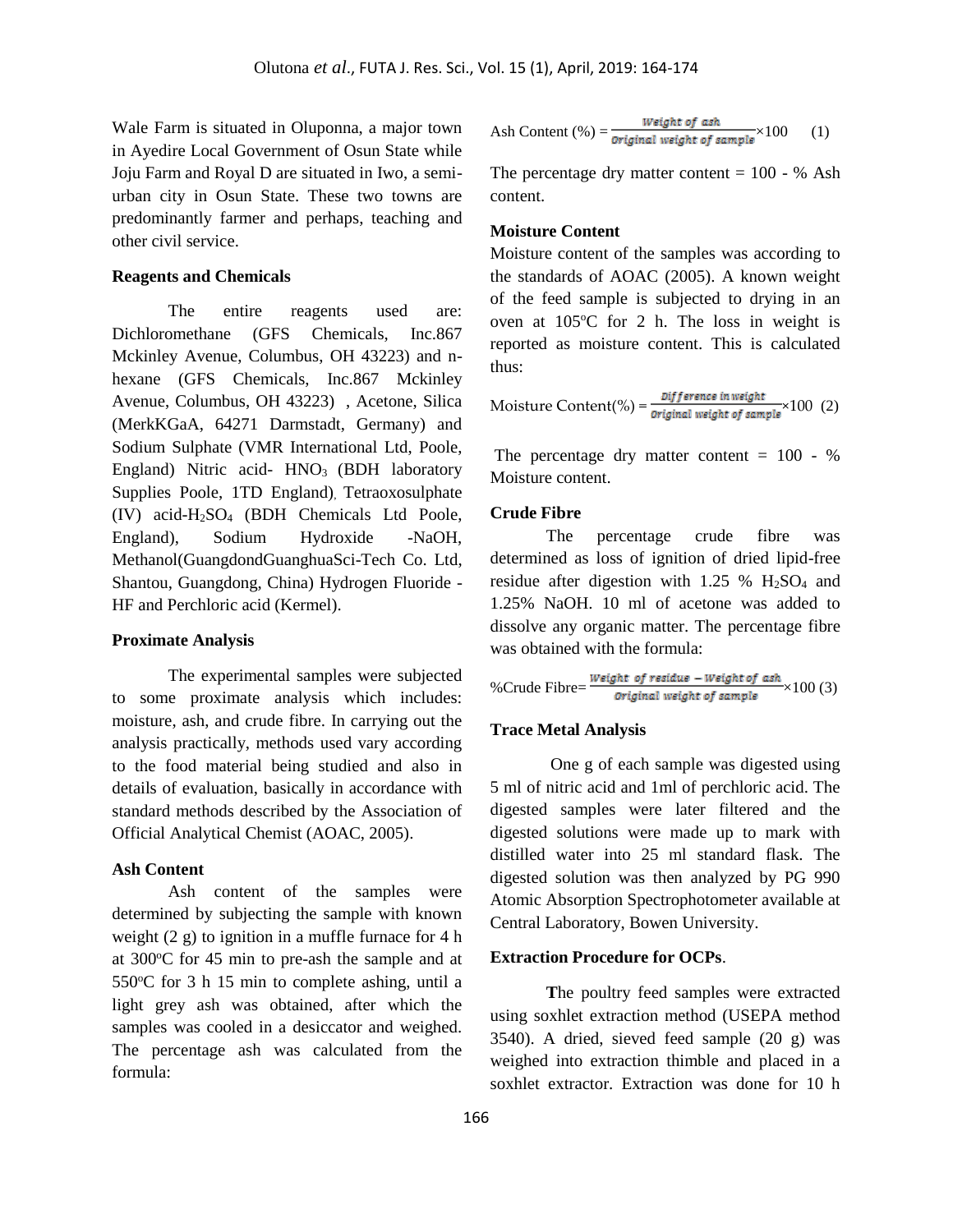using distilled dichloromethane. The extract was concentrated by distilling off part of the solvent. The concentrated extract was cooled to room temperature and was concentrated further to about 1 ml under a stream of nitrogen gas of 99.99% purity. The reduced extract was preserved for chromatographic clean-up prior to GC-ECD analysis.

#### **Clean- up Procedure for OCPs**

Clean-up method (USEPA Method 3630C) was used in this project work. A column of about 15 cm  $\times$  1 cm (internal diameter) was packed with about 5 g of activated silica gel prepared in a slurry form in n-hexane. About 0.5 cm<sup>3</sup> of anhydrous Sodium Sulfate was placed at the top of the column and allowed to sink below the sodium sulphate layer. Elution was done with  $2 \times 10$  ml portion of the extracting solvent. The eluate was collected, dried with anhydrous Sodium Sulphate and then evaporated to dryness.

# **Gas Chromatography Electron Capture Detector Analysis.**

Gas Chromatography from Central Laboratory, Nigeria Institute of Oceanography and Marine Research (NIOMR), Victoria Island, Lagos was used to determine the presence and levels of Organochlorine in both broiler's and layers mash. The dried eluate above was reconstituted with 1ml n- hexane and 0.5 ml of 20 ppm of the internal standard. Qualitative and quantitative analysis of the OCPs was carried out with the aid Agilent 78790A GC-ECD.

The system was fitted with DB 17(30  $m \times 250 \mu m \times 0.25 \mu m$  column. A 1  $\mu$ l aliquot of prepared sample extract was injected into the column in splitless mode at an injector and interface temperature of 250°C. There was a split flow rate of 2 ml/min during an oven temperature program of 150°C which was increased to 280°C at 6°C/min, the total run time was 21.67 min.

#### **Data Analysis**.

The data were processed with Microsoft Excel software 2007 version. The data were subjected to descriptive analysis using Statistical Package for Social Sciences (SPSS) software 15 version. Two –way Pearson correlation was used to assess the strength of association between the OCPs compounds.

# **RESULTS AND DISCUSSION**

#### **Proximate Composition**.

The proximate composition of broiler and layers mash obtained from three different feed mill is presented in Table 1. The ash content for broiler feed ranged from 5% to 10% with mean value of 8.33%. These values was in agreement with the % ash content of broiler feed produced in Kano having a range of 5% to 15%, while layers mash ranged from 5% to 12.5% with mean value of 9.17% (Bukar and Saeed, 2015). There was no significant difference between the two feed types in the three locations.

Crude Fibre is a measure of the quantity of indigestible cellulose, lignin, and other components of this type in present feeds. It is the residue of plant materials remaining after solvent extraction followed by digestion with dilute acid and alkali. These components have little food value but provide the bulk necessary for proper functioning in the intestinal tract. The result in Table 1, showed that the crude fibre content for broilers feed ranged between 0.20% and 0.58%, with mean value of 0.33% while layers mash ranged from 0.10% to 0.40% with mean value of 0.20%. The values obtained is lower than the recommended nutrient values which ranged from 5% to 7% for both broilers and layers mash, respectively, Olomu, (1979). The highest crude fibre content was obtained in the broilers feed from Joju Farm (0.58 %) and the lowest in the layers mash from Wale and Joju farms (0.10%).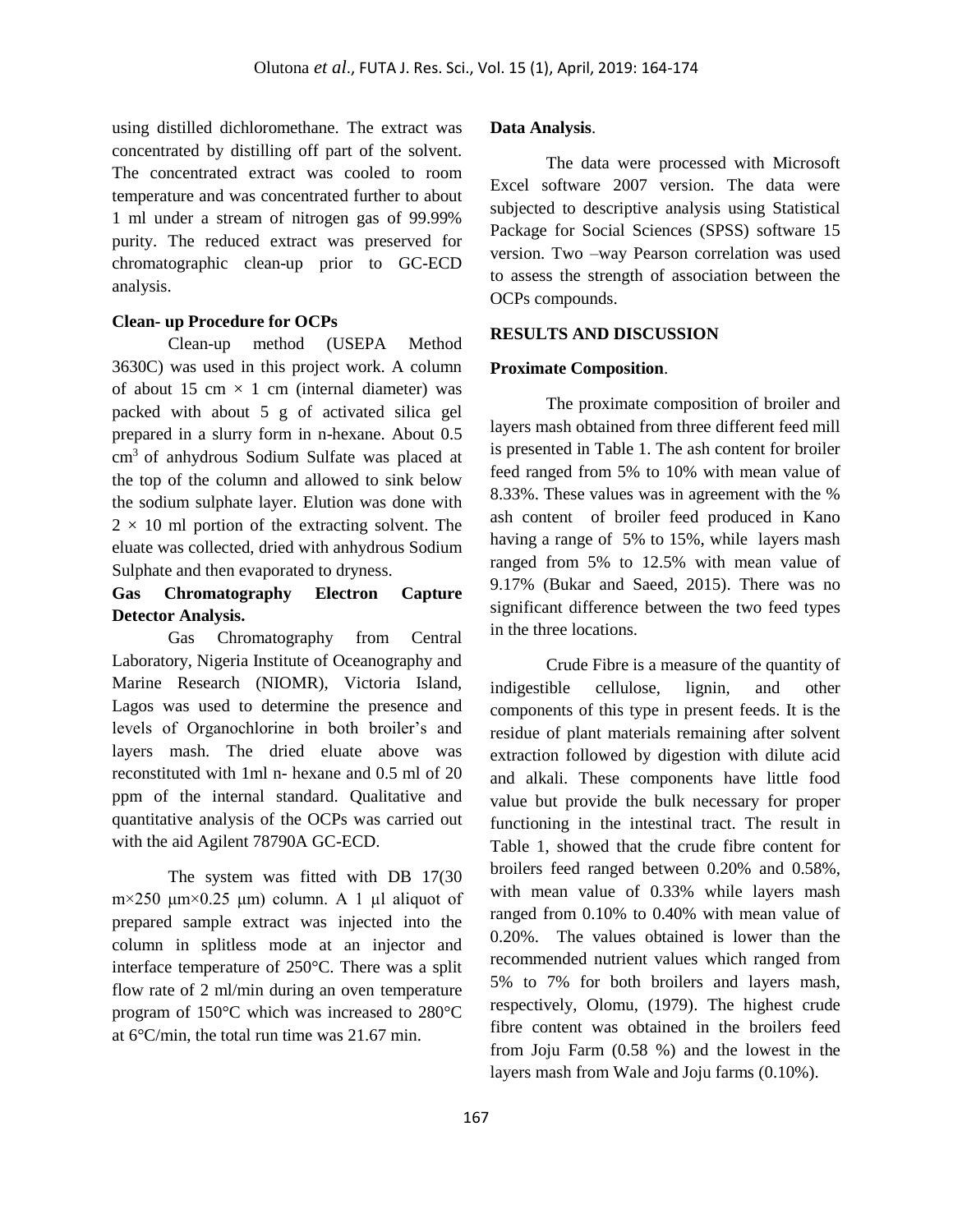Moisture content which is the amount of water in a material or substance ranged from 6.0% to 7.0% in broilers feed with a mean of 6.33%, these values are in agreement with 4% to 10% ranged for broiler feed, and 6% to 8% for layers mash obtained in Kano.(Bukar and Saeed, 2015) reported the % moisture content of broilers feed in Kano that ranged from 4% to 10% , while for Layers mash it ranged from 6.0% to 8.0% with a mean value of 7.0%, the values obtained are not too far from the the results which (Bukar and Saeed, 2015) reported as the % moisture content of layers mash in Kano that ranged from 7% to

14%. The highest % moisture content  $(8.00 \pm$ 2.8%) obtained in layers mash was in Royal D farm, while the lowest  $(6.0 \pm 0.0\%)$  was obtained in Broilers feed from Wale farm.

The Dry Matter Content which is the amount of material remaining after removal of water, ranged from 93.0% to 94.0% in broilers feed with a mean of 93.7%, while for Layers mash, it ranged from 92.0% to 94.0% with a mean value of 93.0%. This implied that the feed is likely to be free from moldiness and the shelf life of the feed may be prolonged.

**Table 1: Proximate Composition of Broilers feed and Layers Mash obtained from three feed mills**

|                |              | <b>Broilers Feed</b> |                |                | <b>Layers Mash</b> |              |              |              |  |
|----------------|--------------|----------------------|----------------|----------------|--------------------|--------------|--------------|--------------|--|
| Feed           | Ash          | Fibre                | Moisture       | M<br>Dry       | Ash                | Fibre        | Moist        | M<br>Dry     |  |
| Mill           | $(\%)$       | (% )                 | (% )           | (% )           | $\frac{9}{6}$      | (% )         | (% )         | $(\% )$      |  |
| Joju           | $5.00+0.0$   | $0.58 \pm 0.3$       | $7.00 \pm 0.0$ | $93.0 \pm 1.4$ | $12.5 + 3.5$       | $0.10+0.0$   | $7.00+0.0$   | $93.0 + 1.1$ |  |
| <b>Royal D</b> | $10.0+0.0$   | $0.20 \pm 0.1$       | $6.00 \pm 0.0$ | $94.0 \pm 0.0$ | $10.0+0.0$         | $0.40 + 0.1$ | $8.00 + 2.8$ | $92.0 + 2.8$ |  |
| Wale           | $10.0 + 0.0$ | $0.30 \pm 0.1$       | $6.00+0.0$     | $94.0 \pm 0.0$ | $5.00 \pm 7.1$     | $0.10+0.0$   | $6.00+1.4$   | $94.0 + 0.0$ |  |
| Mean           | $8.33 + 2.6$ | $0.33+0.2$           | $6.33 \pm 0.8$ | $93.7 \pm 0.8$ | $9.17 + 4.9$       | $0.20 + 0.2$ | $7.00 + 1.8$ | $93.0 + 1.7$ |  |

# **Concentrations of Organochlorine Pesticides Residue.**

The distribution of OCPs in poultry feed for all three feed mills are presented in Tables 2 and 3. The results of the OCPs studied fell into three categories: Dichlorodiphenylethanes (pp-DDT), Cyclodienes (aldrin, dieldrin, endrin, endrin aldehyde, endosulfan I) and chlorinated benzenes / cyclohexane (Delta- BHC). The concentration (ng/kg) of detected OCPs in broilers feed obtained from three feed mills is shown in Table 2. Aldrin and endosulfan I was detected in all the feed mills while endrin aldehyde was not detected in all the feed mills. All the values of OCPs in broiler feed recorded in these farms were below the maximum residue limits.

The mean value of OCPs in Layers mash obtained from three feed mills is presented in Table 3. Joju Farm recorded the mean values (ng/kg) as follows: aldrin (3.44), Delta-BHC (0.20), pp-DDT (0.72) while dieldrin, endosulfan I, endrin and endrin aldehyde were below detection limit. These values were below the maximum residue limits. Royal D Farm had mean values (ng/kg) of aldrin (3.97), endosulfan I (3.63), endrin (1.95) while delta-BHC, dieldrin, endrin aldehyde and pp-DDT were below detection limit. Wale Farm had the mean levels (ng/kg) of Aldrin (1.77), endrin aldehyde (5.22), pp-DDT (0.89), delta-BHC, dieldrin while endosulfan I, and endrin were below detection limit. Similarly, the levels of the OCPs in Layers mash in these feed mills were below the maximum residue limits.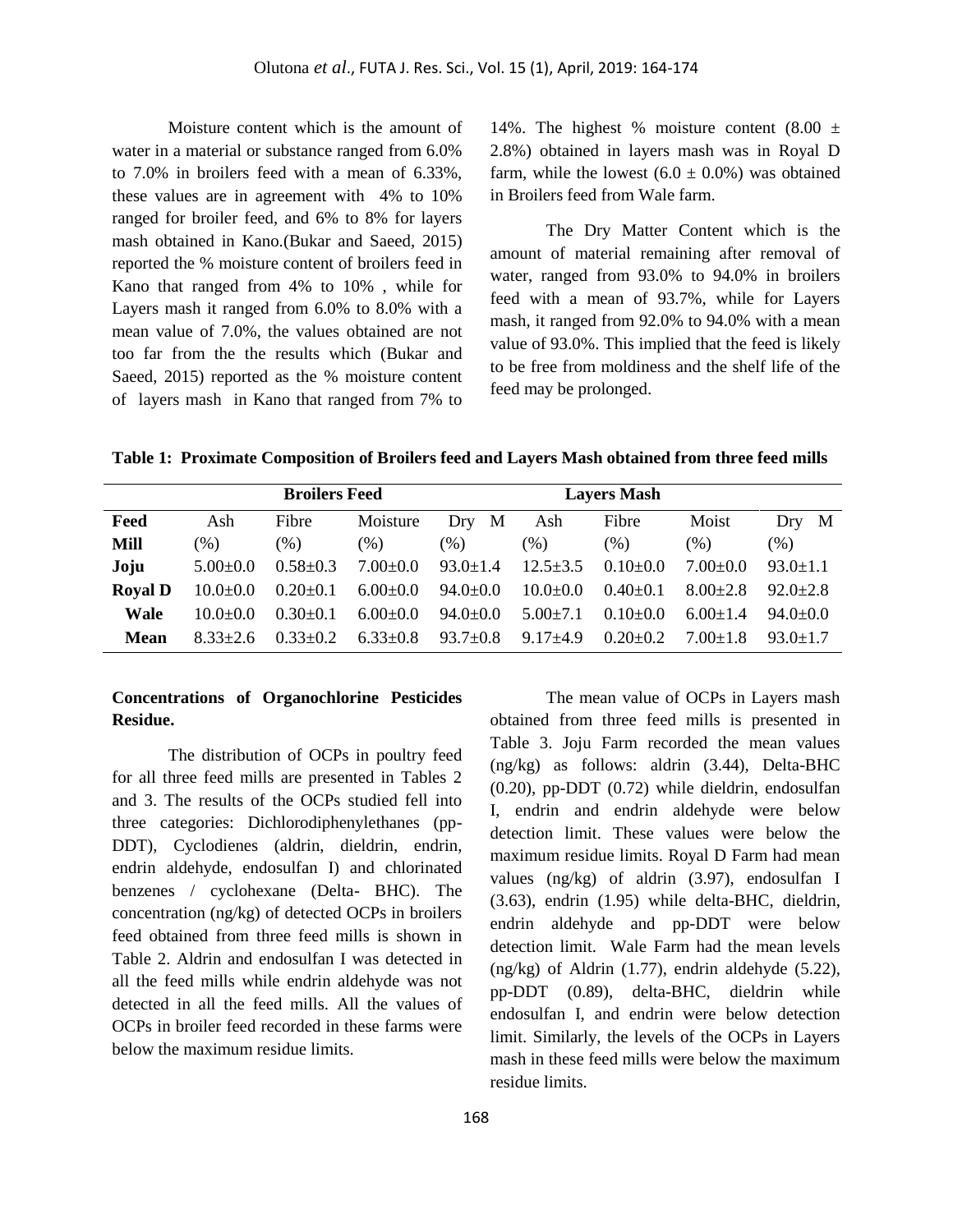| <b>Feed Mill</b> | Aldrin         | $\delta$ -BHC  | <b>Dieldrin</b>                                                                                                         | EndoSul        | Endrin         | Endrin     | ppDDT                |
|------------------|----------------|----------------|-------------------------------------------------------------------------------------------------------------------------|----------------|----------------|------------|----------------------|
|                  |                |                |                                                                                                                         |                |                | CHO        |                      |
| Joju             | $29.7 \pm 0.1$ | <b>BDL</b>     | $4.99 \pm 0.0$                                                                                                          | $13.2 \pm 0.1$ | <b>BDL</b>     | <b>BDL</b> | $1.19 \pm 0.1$       |
| <b>Royal D</b>   | $2.58 \pm 0.3$ | $1.01 \pm 0.0$ | <b>BDL</b>                                                                                                              | $2.02 \pm 0.0$ | BDL            | BDL        | <b>BDL</b>           |
| Wale             | $12.2 + 0.0$   | <b>BDL</b>     | <b>BDL</b>                                                                                                              | $3.18 \pm 0.0$ | $2.17 \pm 0.1$ | BDL        | $0.6 \pm 0.3$        |
| $MRL$ (ng/kg)    |                |                | $1.0 \times 10^{4}$ $2.0 \times 10^{4}$ $1.0 \times 10^{4}$ $1.0 \times 10^{5}$ $1.0 \times 10^{4}$ $2.0 \times 10^{4}$ |                |                |            | $5.0 \times 10^{-4}$ |

**Table 2: Mean levels ± SD (ng/kg) of OCP in Broilers feed obtained from different Feed Mill**

NOTE: MRL-Maximum Residue Limits of European Union regulation guidelines in Animal Feed (CE396/2005); BDL- Below Detection Limit; Detection limit: 0.0001 ppm (mg/kg)

| <b>Feed Mill</b> | <b>Aldrin</b>        | $\delta$ -BHC        | <b>Dieldrin</b>      | <b>EndoSul</b>       | Endrin               | <b>Endrin</b>        | ppDDT                |
|------------------|----------------------|----------------------|----------------------|----------------------|----------------------|----------------------|----------------------|
|                  |                      |                      |                      |                      |                      | <b>CHO</b>           |                      |
| Joju             | $3.44 \pm 0.2$       | $0.20 \pm 0.1$       | <b>BDL</b>           | <b>BDL</b>           | <b>BDL</b>           | <b>BDL</b>           | $0.72 \pm 0.3$       |
| <b>Royal D</b>   | $3.97 \pm 0.0$       | <b>BDL</b>           | <b>BDL</b>           | $3.63 \pm 0.3$       | $1.95 \pm 0.0$       | <b>BDL</b>           | <b>BDL</b>           |
| <b>Wale</b>      | $1.77 + 0.3$         | <b>BDL</b>           | <b>BDL</b>           | <b>BDL</b>           | <b>BDL</b>           | $5.22 + 0.1$         | $0.89 \pm 0.2$       |
| <b>MRL</b>       | $1.0 \times 10^{-4}$ | $2.0 \times 10^{-4}$ | $1.0 \times 10^{-4}$ | $1.0 \times 10^{-5}$ | $1.0 \times 10^{-4}$ | $2.0 \times 10^{-4}$ | $5.0 \times 10^{-4}$ |
| (ng/kg)          |                      |                      |                      |                      |                      |                      |                      |

**Table 3: Mean levels ± SD (ng/kg) of OCP in Layers Mash obtained from different Feed Mill**

Table 4 present the total mean values (ng/kg) of OCPs in broilers and layers mash of all the feed mills. Despite the presence of the three categories of OCPs in all the feed mills as presented in table 4, Endrin aldehyde and dieldrin were not detected in broilers and layers mash, respectively. All the detected pesticides did not exceed the MRLs established by European Union for each compound. However, aldrin has the highest level of OCPs of 14.8 ng/kg for broilers and 3.06 ng/kg for layers mash while delta-BHC has the lowest value of 0.34 for broilers and 0.07 ng/kg for layers mash. The presence of aldrin in this feed indicates a caution from public health point of view, because of the higher toxicity than other OCPs (Gillespie and Walters, 1989; Van Der Hoff *et al*., 1996). Statistically there was a significant difference in broilers and layers mash, with exception of endrin aldehyde. In feed composition, the percentage of energy and

protein source i.e (maize, soya bean meal, groundnut cake etc) in broilers feed is always higher as compared to layers mash, hence increase in bioaccumulation of OCPs in broilers. However, despite the low energy and protein content of layers mash as compared to broilers mash, the accumulation over a period of time could lead to higher concentration of OCPs in layer birds.

The mean values of aldrin in broilers and layers mash obtained in this study were above the value in poultry eggs and chicken in Jordan which was found to be below the detection limit (Rafat *et al*., 2010). Rabinder *et al*., (2005) monitored the level of OCPs residues in poultry feed, chicken muscle and eggs in a selected farm in Punjab India and reported the value of 0.65 mg/kg for δ-BHC in poultry feed. This value is higher than the level of δ-BHC in broilers mash (0.34 ng/kg) and layers mash (0.07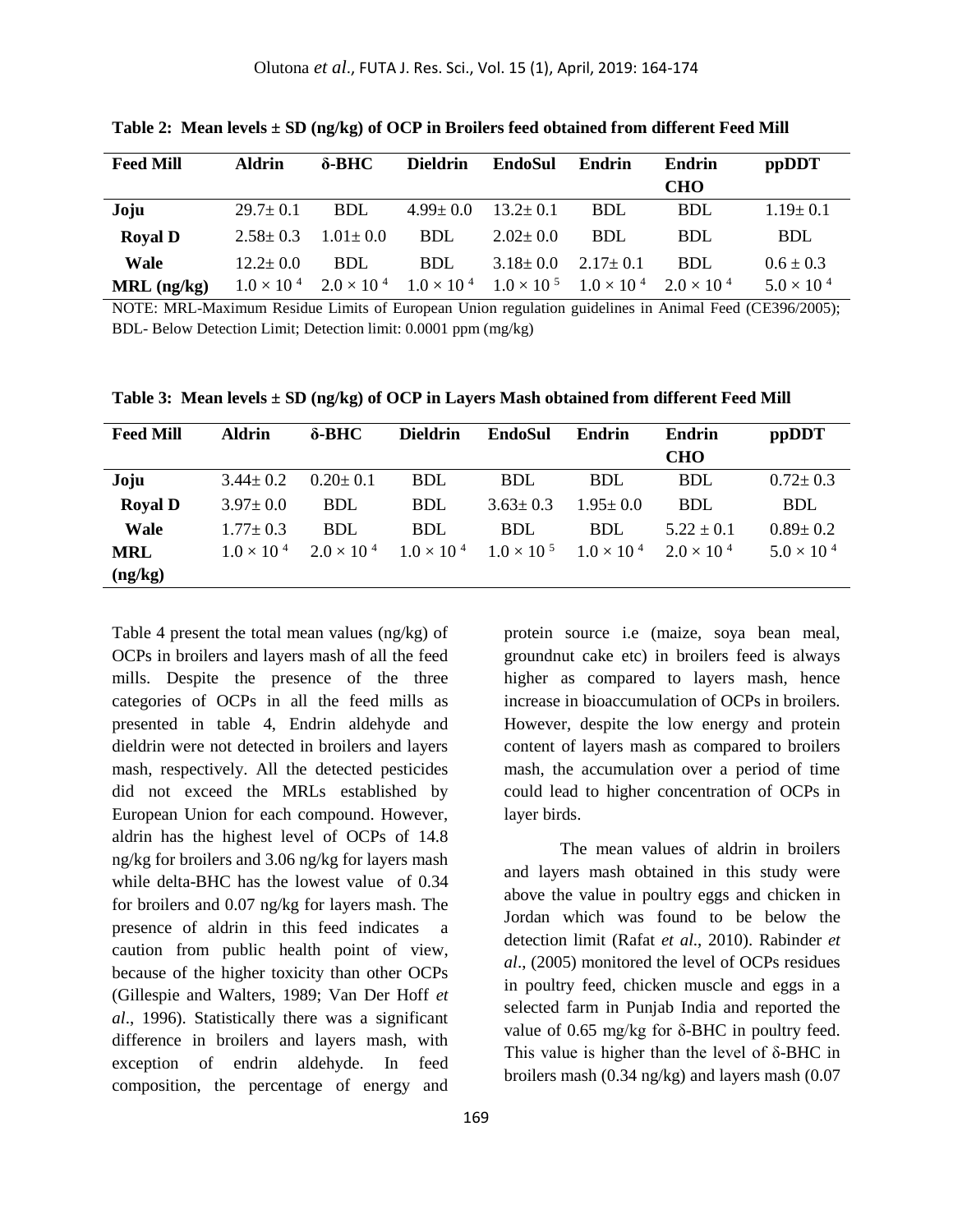ng/kg) obtained in this study (Table 3). In this study, dieldrin concentration in broilers is  $1.66 \pm$ 2.6 ng/kg but not detected in layers mash. Dieldrin was not also detected in the OCPs study in poultry feed in Jordan (Rafat *et al*., 2010). The presence of dieldrin in broiler field and endrin in both broilers and layers mash is a strong indication of epoxilation and conversion of aldrin to dieldrin and endrin (ATSDR, 2002). Dieldrin is the most prevalent and environmentally persistent among the cyclodiens, its low concentration in broilers and below detection limit in layers mash suggest fresh input of aldrin since dieldrin has a low

biotransformation and evaporation ratio that suggest their persistent in the environment than aldrin (CETESB, 2008; Botaro *et al*., 2011). The concentration of pp-DDT in broilers (0.60 ng/kg) and in layers (0.53 ng/kg) in this study are much lower compare to 0.95 ng/g in poultry feed in Beijing, China (Tao et al. 2009). Evidence of OCPs have been found in poultry feed in Bangladesh (Tao *et al*., 2009); food basket eggs in Tehran (Salar-Amoli and Ali-Esfahard, 2015); cheese in Turkey (Ozcan, 2015); and rabbit feed (Benbrook, 2002); all these have been traced to animal feed.

**Table 4: Mean levels ± SD (ng/kg) of OCP in Broilers feed and Layers Mash**

| <b>Feed Type</b> | <b>Aldrin</b>   | $\delta$ -BHC  | <b>Dieldrin</b> | EndoSul                                                                                             | Endrin         | Endrin<br><b>CHO</b> | ppDDT             |
|------------------|-----------------|----------------|-----------------|-----------------------------------------------------------------------------------------------------|----------------|----------------------|-------------------|
| <b>Broilers</b>  | $14.8 \pm 12.3$ | $0.34 \pm 0.5$ |                 | $1.66 \pm 2.6$ $6.13 \pm 5.5$                                                                       | $0.72 + 1.1$   | BDL                  | $0.60 \pm 0.5$    |
| <b>Lavers</b>    | $3.06 \pm 1.0$  | $0.07 \pm 0.1$ | <b>BDL</b>      | $1.21 \pm 1.9$                                                                                      | $0.65 \pm 1.0$ | $1.74 + 2.7$         | $0.53 \pm 0.4$    |
| $MRL$ (ng/kg)    |                 |                |                 | $1.0 \times 10^{4}$ $2.0 \times 10^{4}$ $1.0 \times 10^{4}$ $1.0 \times 10^{5}$ $1.0 \times 10^{4}$ |                | $2.0 \times 10^{-4}$ | $5.0 \times 10^4$ |

NOTE: MRL-Maximum Residue Limits of European Union regulation guidelines in Animal Feed (CE396/2005); BDL- Below Detection Limit; Detection limit: 0.0001 ppm (mg/kg)

#### **Correlation Analysis of OCPs in all the Feeds**.

The general approach for studying OCPs interaction was achieved by computing the Pearson's correlation coefficient. The data in Table 5 shows that aldrin was strongly correlated with dieldrin and endosulphan 1 while dieldrin was strongly correlated with endosulphan I at  $p <$ 0.01 level. All other OCPs were either weakly correlated or negatively correlated. A strong correlation indicates that the feeds are from the same source.

|  | Table 5: Correlation of OCPs in Layers and Broiler mash |  |  |  |  |  |  |  |
|--|---------------------------------------------------------|--|--|--|--|--|--|--|
|--|---------------------------------------------------------|--|--|--|--|--|--|--|

|                      | <b>Aldrin</b> | $\delta$ -BHC | <b>Dieldrin</b>                                         | EndoSul  | Endrin   | <b>EndrinCHO</b> | <i>ppDDT</i> |
|----------------------|---------------|---------------|---------------------------------------------------------|----------|----------|------------------|--------------|
| <b>Aldrin</b>        |               |               |                                                         |          |          |                  |              |
| $\delta$ -BHC        | $-0.344$      |               |                                                         |          |          |                  |              |
| <b>Dieldrin</b>      | $0.938**$     | $-0.245$      |                                                         |          |          |                  |              |
| <b>EndoSul</b>       | $0.951**$     | $-0.243$      | $0.958**$                                               |          |          |                  |              |
| <b>Endrin</b>        | $-0.047$      | $-0.356$      | $-0.316$                                                | $-0.044$ |          |                  |              |
| <b>EndrinCHO</b>     | $-0.324$      | $-0.245$      | $-0.2400$                                               | $-0.366$ | $-0.316$ |                  |              |
|                      |               |               |                                                         |          |          |                  |              |
| pp-DDT               | 0.628         | $-0.560$      | 0.632                                                   | 0.435    | $-0.391$ | 0.326            |              |
| $\sim$ $\sim$ $\sim$ |               |               | $\sim$ $\sim$ $\sim$ $\sim$ $\sim$ $\sim$ $\sim$ $\sim$ |          |          |                  |              |

\*\* Correlation is significant at the 0.01 level (2 tailed)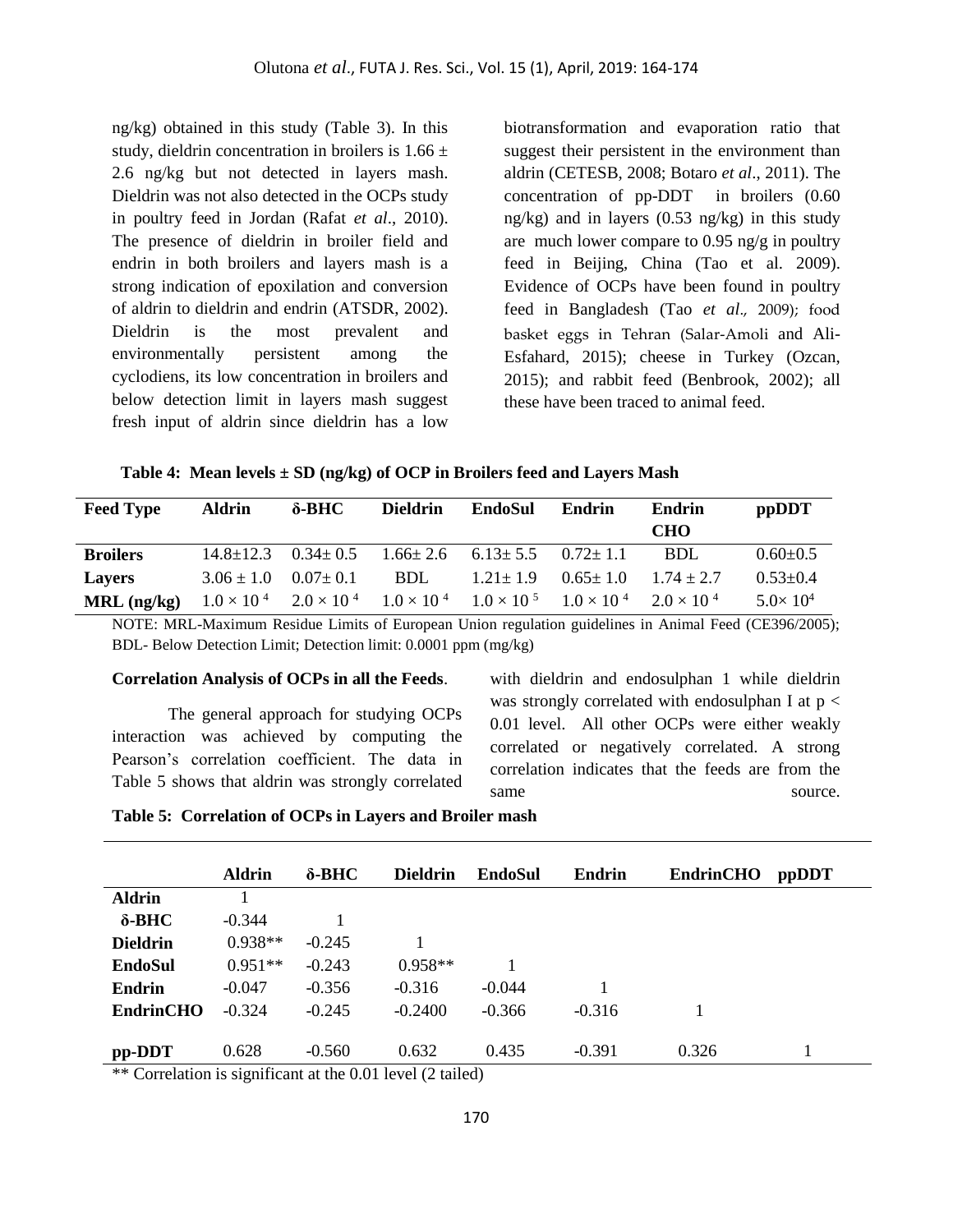#### **Trace Metal in Poultry Feed**.

The concentration of trace metals in broilers feed is presented in Table 6. The concentration of Cu ranged from 18.0 to 20.6 mg/kg. Royal D Farm had the highest mean concentration of Cu while Wale Farm had the lowest concentration. The mean values of Cu in these feed mills were below the maximum acceptable concentration of 100 mg/kg for Cu in feed, as stipulated by European Union. However, these values were higher than 6.55 -12.60 mg/kg in chicken feed produced in South eastern Nigeria (Okoye *et al*., 2011) but lower than 22.56 mg/kg reported by Cang *et al*., (2004). Zinc concentrations ranged from 84.9 to 124 mg/kg while highest value recorded in Joju Farm and lowest in Wale Farm. Concentrations of Zn were below the maximum acceptable concentration of 500 mg/kg for zinc in feed as stipulated by European Union. However, these values were comparably lower than 35.78 - 482.2 mg/kg reported by (Mahesar *et al*., 2010); and 153.78 mg/kg reported by Cang *et al*., (2004). Manganese ranged from 77.1 to 126 mg/kg, Joju Farm had the highest concentration while Royal D Farm had the lowest. Okoye *et al*., (2011) reported values in the range of 45.76-56.30 mg/kg in Mn in their analysis of poultry feed. This ranged value is lower than the values obtained in this study. Lead was not detected in any of the poultry feed sampled.

**Table 6: Mean levels ± SD (mg/kg) of trace metals in Broilers feed.**

| <b>Feed Mill</b> | Cu             | Zn             | Mn             | Pb        |
|------------------|----------------|----------------|----------------|-----------|
| Joju             | $20.4 \pm 0.3$ | $124 \pm 2.8$  | $126 \pm 2.8$  | <b>ND</b> |
| <b>Royal D</b>   | $20.6 \pm 0.3$ | $124 + 2.4$    | $77.1 \pm 1.4$ | ND        |
| Wale             | $18.0 \pm 1.4$ | $84.9 \pm 4.2$ | $110 \pm 0.0$  | ND        |
|                  |                |                |                |           |

NOTE: ND- Not Detected

Concentrations of trace metals in layers mash is presented in Table 7. Copper ranged from 20.9 to 56.7 mg/kg with highest in Royal D and lowest in Wale Farm. Copper concentrations were below the maximum acceptable concentration of 100 mg/kg for copper in feed as stipulated by European Union. The value obtained in this study was higher than 12.3- 65.8 mg/kg reported by (Cang *et al*., 2004). Zinc ranged from 108 to 148 mg/kg with highest concentration in Joju Farm and lowest in Wale. These values were below the maximum acceptable concentration of 500 mg/kg for Zn in feed as stipulated by European Union.

The values obtained in this study were higher than 38.50 - 43.75 mg/kg reported by Botaro *et al*., (2011) and lower than 153.78 mg/kg reported by Chan *et al*., (2004). Manganese ranged from 83.9 to 134 mg/kg while Royal D Farm had the highest concentration and Wale Farm had the lowest. ATSDR (2002) reported ranged value of Mn in layers as 46.93 - 64.88 mg/kg which was lower than the values obtained in this study. Lead concentrations were in the range of 4.18 to 7.00 mg/kg. Pb was not detected in Wale Farm. Lead concentrations were above the permissible limit of 1mg/kg in the United Kingdom.

| <b>Feed Mill</b> | Сu             | Zn            | Mn             | Pb             |
|------------------|----------------|---------------|----------------|----------------|
| Joju             | $28.9 \pm 1.4$ | $148 \pm 1.1$ | $114 \pm 2.8$  | $4.18 \pm 0.0$ |
| <b>Royal D</b>   | $56.7 \pm 1.6$ | $126 \pm 3.5$ | $134 \pm 12.8$ | $7.00 \pm 1.4$ |
| Wale             | $20.9 \pm 0.1$ | $108 \pm 2.1$ | $83.9 \pm 2.8$ | ND             |

**Table 7: Mean levels ± SD (mg/kg) of Trace Metals in Layers mash.**

NOTE: ND- Not Detected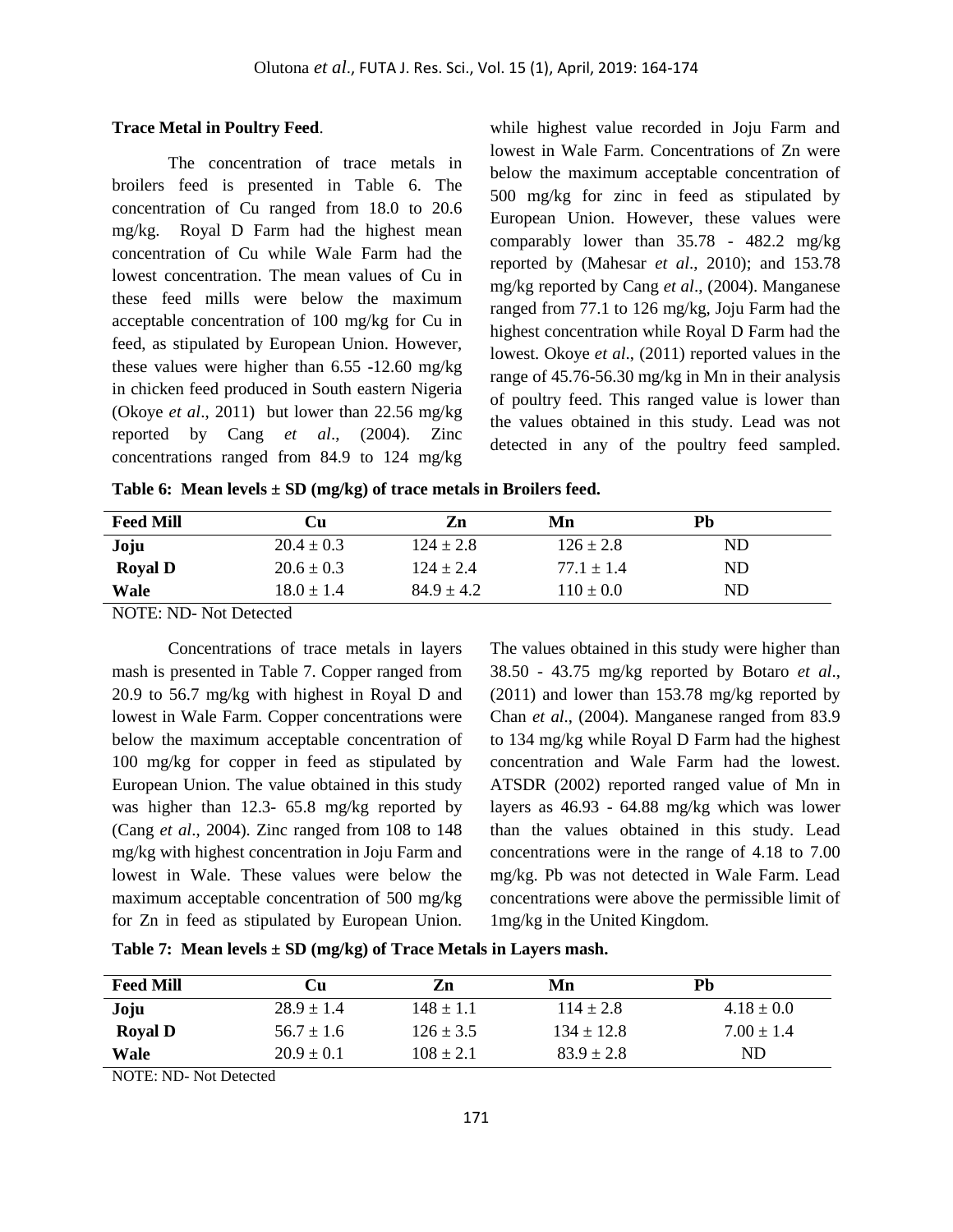Table 8 presents the mean levels (mg/kg) of trace metals in broilers and layers mash. For broilers feed, copper, zinc, manganese had a mean concentrations which were higher than the values reported by Okoye *et al.*, (2011) and Bukar and Saeed (2015).. Lead concentration was reported as 2.11 mg/kg by Okoye *et al*., (2011) which was lower than 3.73 mg/kg reported by Bukar and Saeed (2015) and the value obtained in this study.

For layers mash, Bukar and Saeed [2015] reported that the mean concentration of Cu ranged from 9 -10 mg/kg, while Okoye *et al*., (2011) reported concentration of 8.83 mg/kg. These values were both lower than the value obtained in this study. The mean value of Zn (127 mg/kg) was higher than 41.69 mg/kg reported by Okoye *et al*., (2011) and range value of 30-40 mg/kg reported by Bukar and Saeed (2015). Manganese concentration recorded in this study, is higher than the value reported by Bukar and Saeed (2015), (50 - 60 mg/kg) and 56.13 mg/kg reported by Okoye *et al*., (2011). Lead was not detected in layers mash. Lead contamination in all feed samples (starter, growers, developers, layers and rabbit feed) were reported by Okoye *et al*., (2011); Adbullah *et al*., (2010).

**Table 8: Mean levels ± SD (mg/kg) of Trace Metals in Broilers feed and Layers Mash**

| <b>Feed Type</b> | Cu             | Zn           | Mn           | Pb             |
|------------------|----------------|--------------|--------------|----------------|
| <b>Broilers</b>  | $19.6 \pm 1.5$ | $111 + 21$   | $104 \pm 22$ | $3.73 \pm 3.2$ |
| <b>Layers</b>    | $35.5 \pm 17$  | $127 \pm 17$ | $110 \pm 23$ | ND             |

NOTE: ND- Not Detected

#### **CONCLUSION**

This study investigated proximate composition, level of trace metals and OCPs in broilers and layers mash, from selected farm mills in Iwo, Osun State, Nigeria. The data obtained in the proximate analysis represent great variations among the quality of the poultry feeds from selected feed mills. Each feed mill has its own formulation which doesn't remain constant throughout the whole year but changes according to the feasibility of the constituents of the poultry feed. The existing information about the composition and nutritive value of the poultry feed permit the poultry farmers to select the better choice of feed and it's ration for the better growth and health of the poultry on the basis of cost, palatability and energy.

 Of all sixteen (16) OCPs compound analysed, only seven (7) were detected in the feed. The source of this could be as a result of use of herbicides, pesticides and other chemicals. Despite the ban of some OCP compounds for agricultural purposes, its continue use is still evident as revealed in the results obtained.

 Four (4) trace metals were determined and their concentration were found to be low when compared with the maximum acceptance limit as stipulated by European Union.The broilers feed consistently had the lowest concentration of the metals analysed compared to the layers mash. It was observed that most of the concentrations of trace metals obtained in this study were higher than similar studies conducted in the South eastern and Northern part of Nigeria. This may be as a result of geochemical soil composition, the use of fertilizer and other environmental contaminants. However, lead was either not detected or very low in both broilers and layers mash obtained from the feed mill.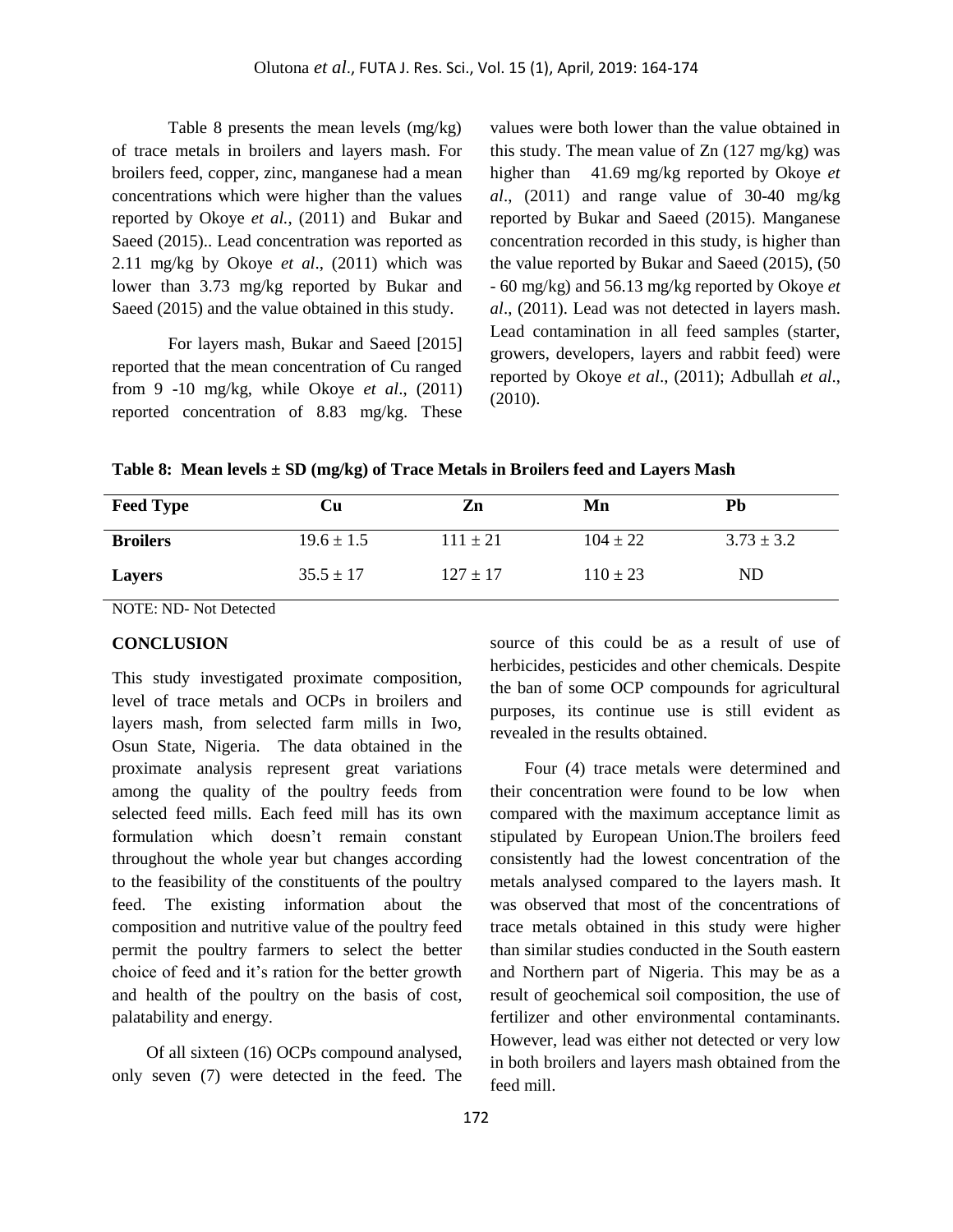# **REFERENCES**

- **Ozcan, C**. (2015). Pollution evaluation of organochlorine pesticides and heavy metals from cheese samples in Kirklareli, Turkey. Journal of Food, Agriculture and Environment 13(2):70-75
- **Abdullah Alkhalaf, N., A. Khaled Osman, and Ahmad Salama**, K. (2010). Monitoring of aflatoxins and heavy metals in some poultry feeds. African J .Food Sci. 4(4):192-199
- **Abulude, F. O., Y. S. Akinjaagunla, and Omoniyi**, **A**. (2006). An investigation into the effect of vehicular exhaust fumes on the levels of some heavy metals in cows' blood. Research Journal of Biological Sciences, 1(1- 4): 9-11.
- AOAC. (2005). Official Methods of Analysis 18<sup>th</sup> ed Association of Official Analytical Chemists, Arlington, Virginia, USA , 69-77
- **ATSDR- Agency for Toxic Substances and Diseases Registry**. (2002). Toxicological Profile for aldrin/Dieldrin Atalanta, GA, US. Department of Public Health and Human Services .Public health Service. <http://www.atsdr.cdc.gov/tfacts/.html> June 15, 2016
- **Aycicek, M., O. Kaplan, and Yaman. M.** (2008). Effect of cadmium on germination, seedling growth and metal contents of sunflower (Helianthus annulus L.). Asian Journal of Chemistry, 20(4): 2663-2672.
- **Benbrook, C. M.** (2002). Organochlorine Residues Pose Surprisingly High Dietary Risks J. Epidemiol. Community Health 56: 822.
- **Bernhoft, A., J.U. Skaare, and Wiig O.** (2000). Possible immunotoxic effects of organochlorines in polar bears (Ursusmaritimus) at Svalbard, *J. Toxicol*. Environ. Health, Part A: 59 561.
- **Bilrha, H., R. Roy, B. Moreau, M. Belles-Isles, E. Dewailly, and P. Ayotte**, P. (2003). In vitro activation of cord blood mononuclear

cells and cytokine production in a remote coastal population exposed to organochlorine and methyl mercury. Environ Health Perspect. 11

- **Botaro, M., J.P.M. Torres, O. Malm, M. F. Rebelo, B. Henkelmann, and Schramm, K. W.** (2011). Organochlorine pesticides residues in feed and muscle of farmed Nile tilapia from Brazilian Fish Farms. Food and Chem Toxicol 49:2125-2130
- **Bukar, H., and Saeed. M. D.** (2015). Proximate and heavy metals analysis of selected poultry feeds from Kano metropolis, Nigeria Journal of Chemical and Pharmaceuticals research, 7(1): 16-24
- **Cang, L., Y. Wang, D. Zhou, and Dong.Y.** (2004). Heavy metals pollution in poultry and livestock fees and manures under intensive farming in Jiangsu Province, China. Journal of Environmental Science 16(3): 371-374
- **CETESB**. (2008). Compenlia de Tecnologia de Saneamento a Sande Humana: aldrin, dieldrin e endrin. Sao Paulo [http://www.ambiente.sp.gov.br/uploads/arqui](http://www.ambiente.sp.gov.br/uploads/arquivos/publicacoes/valores-refeenciatoxicidade.pdf) [vos/publicacoes/valores](http://www.ambiente.sp.gov.br/uploads/arquivos/publicacoes/valores-refeenciatoxicidade.pdf)[refeenciatoxicidade.pdf](http://www.ambiente.sp.gov.br/uploads/arquivos/publicacoes/valores-refeenciatoxicidade.pdf)
- **Gillespie, A.M., and Walters. S. M.** (1989). Semi-preparative reverse phase HPLC fractionation of pesticides from edible fats and oils J Liq Chromatogr.12:1687
- **International Agency for Research on Cancer**. (1987). Monographs on the Evaluation of the Carcinogenic Risks to Humans. Vol 1-42, supplement 7, Lyon, France, 449pp.
- **Lavoie, E.T., and Grasman. K. A.** (2007). Effects of in ovo exposure to PCBs 126 and 77on mortality, deformities and post-hatch immune function in chickens, J Toxicol Envi‐ ron Health Part A 70: 547.

# **Lehotay, S. J., K. Mastovska, andYun, S. J.**

(2005). Evaluation of Two Fast and Easy Methods for Pesticide Residue Analysis in Fatty Food Matrices. J. AOAC Int. 88: 630.